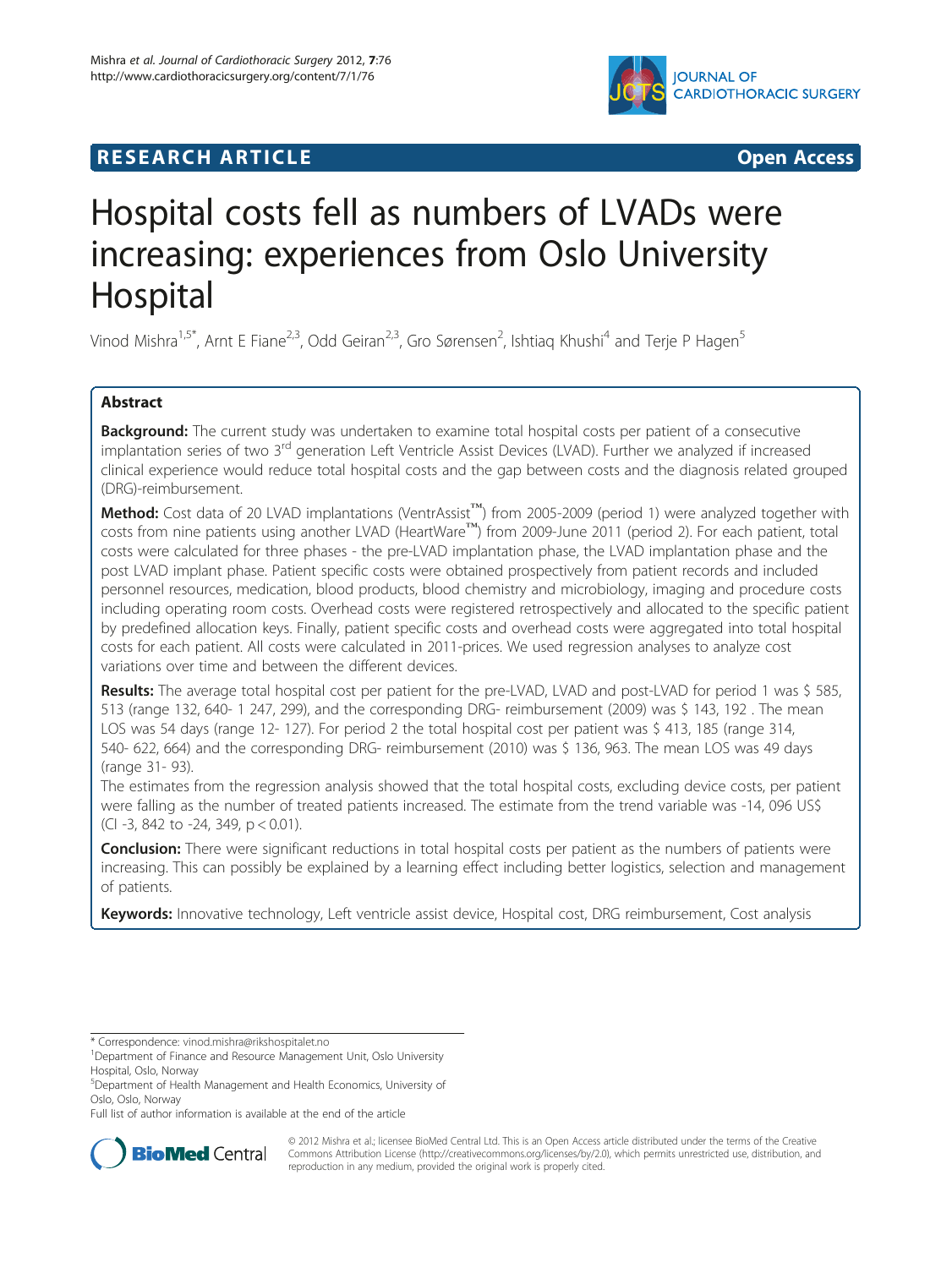# **Background**

Prevalence of heart failure has been increasing over the last decade and left ventricular assist device (LVAD) therapy has to an increasing degree become an option for patients in end-stage heart failure and also as an alternative to heart transplant (Htx). There are currently a variety of LVAD systems available, with different technology [\[1](#page-6-0)-[4\]](#page-6-0).

The aim of this study was to investigate how total hospital costs per patient developed as the number of LVAD procedures increased and clinical experience was accumulated. The data consisted of information of patients from two subsequent periods where two different  $3<sup>rd</sup>$  generation LVADs were used; in period 1 VentrAssist™LVAD (removed from the market in 2008) and in period 2 Heart-Ware<sup>™</sup> LVAD (Framingham, MA, USA). Costs of the pre-LVAD work-up and treatment, the LVAD implantation phase as well as the post-LVAD care were evaluated in a setting of implementation of a new treatment program.

### Methods

#### Patient material and treatment procedure

We have earlier published a cost analysis with data from our first nine VentrAssist™ LVAD implantations [[5](#page-6-0)]. In this paper we expand the analysis to include 11 further implantations with VentrAssist™ LVAD from 2005-2009 (period 1) and nine consecutive implantations with HeartWare™ LVADs from 2009 to June 2011 (period 2). The cohort was recruited from patients evaluated for Htx. Two patients receiving biventricular implants were excluded from this analysis.

The normal pathway for LVAD patients was: 1) A pre-LVAD period where the patients were admitted to the Medical intensive care unit (MICU) for clinical evaluation, investigation per protocol and treatment. Seven patients were on Extracorporeal Membrane Oxygenation (ECMO), while most of the patients were on intra-aortic balloon pump (IABP) prior to the LVAD implantation. 2) A LVAD-phase including LVAD- surgical implantation, stay in the Thorax intensive care unit (TICU) and general ward. 3) The late post-LVAD course which started at the date of discharge and went on to either one year after implantation, date of Htx (if Htx was within one year after discharge) or death within the first year after implantation.

### Cost analysis

The analysis involved two sets of data, one based on data from the individual patient (direct costs) and one based on overhead costs (indirect costs), with the overhead costs ultimately also allocated to the individual patient. The basic principle of the analysis was to relate as much as possible of the resources used as direct costs to the individual patient. A detailed description of costing method is described in the previous article [[5\]](#page-6-0).

To compare cost between years all cost data were calculated in 2011-prices using the price index for public service production as deflator. We converted Norwegian Kroner (NOK) to US dollars with the exchange rate of 1 US  $$ = 5.80$  NOK.

#### Statistical methods

We evaluated trends in total hospital costs per patients and total hospital costs, excluding device costs, per patient by the means of multivariate regression analyses. Initial testing indicated that the best model fit was achieved by linear regression models. Two different specifications were estimated for each of the two dependent variables. Due to few degrees of freedom (few cases) the number of independent variables will be strongly limited. Both specifications included number of patients and days on ECMO. Number of patients worked as a trend variable and was simply described as a variable taking the value of 1 for the first LVAD-procedure and increasing by 1 for each consecutive treatment. Days on ECMO was entered to control for high risk patients. Additionally, we included a variable describing type of LVAD in one of the specifications. Type of LVAD was described by a dummy variable HeartWare<sup>™</sup> = [1](#page-5-0) (Additional file 1: Appendix A). We considered P-values <0.05 as statistically significant and used SPSS 8 for all statistical analyses.

## DRG reimbursement

The actual DRG code for each patient is automatically created by a combination of ICD-10 diagnosis and procedure code based on the Nordic Classification of Surgical Procedures (NOMESCO) [\[6,7](#page-6-0)]. In Norway, no specific DRG for LVAD implantation existed at the time of this study. So far all patients treated with extra-, paraor intra-corporeal blood pumps (excluding IABP) had been classified as a cardiac implantation with a mechanical device and grouped with same DRG as Htx (DRG103). "Htx" had in 2009 a unit price of \$ 143, 192 and in 2010 \$ 136, 963. If the patient had both LVAD and Htx during the same hospital admission, only one DRG 103 was assigned. There are no revenues coming from out-of-pocket payment as in-patient stays are free of charge in Norway [\[8](#page-6-0)].

# Results

Among the 29 patients, 26 were men and three were female. Average age was 41 years (range 10- 72) at the time of inclusion. At the termination of our project 22 patients had received Htx, including one that had Htx during the LVAD-stay, but who died after the Htx-procedure. Four patients died without Htx, and three were still on device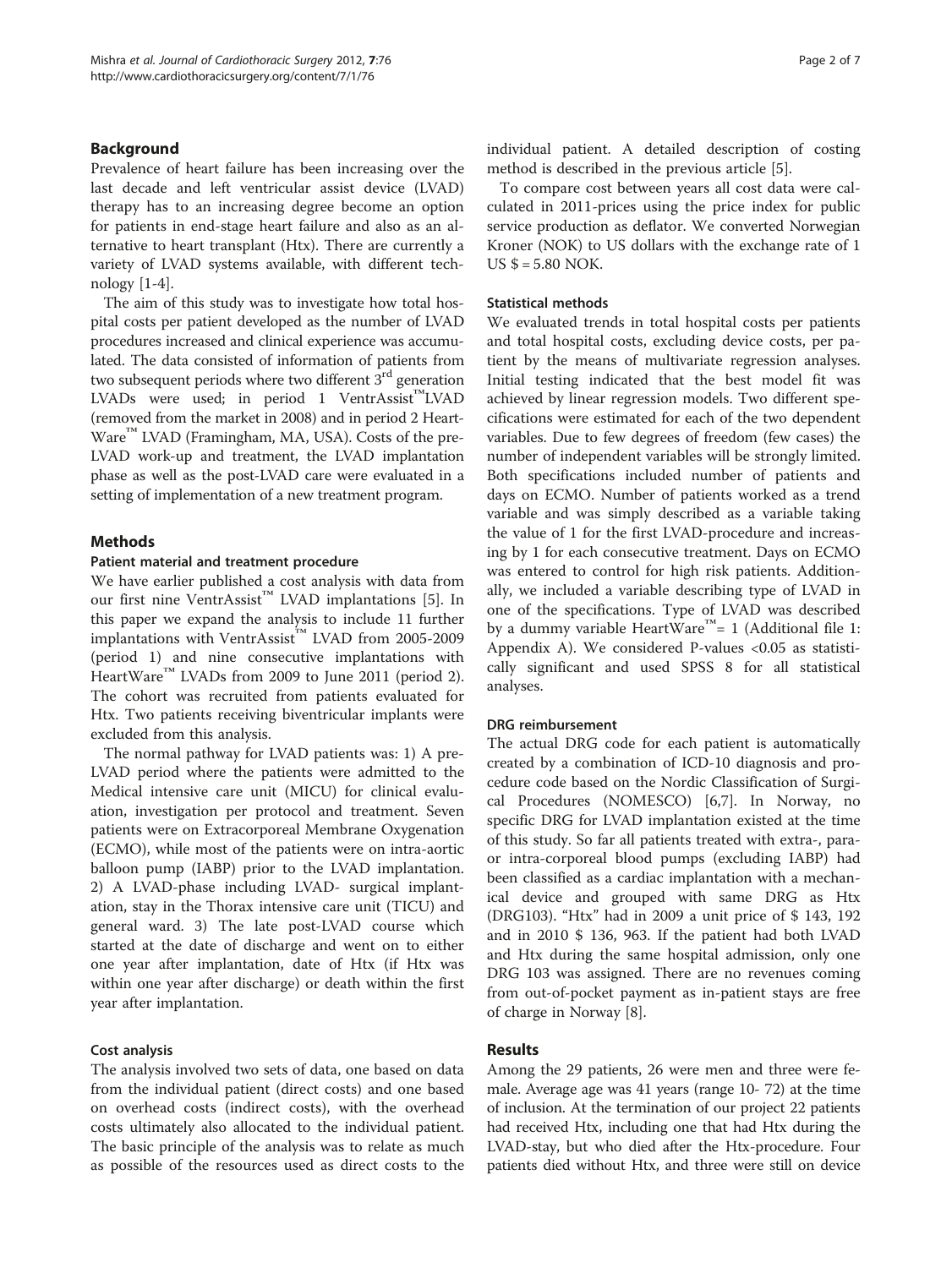as outpatients. The mean length of hospital stay (LOS) for the three phases was 52 days (range 12-127), of which 18 days (range 5-56) was in the ICU (Table 1).

Disaggregating the total costs for first 20 patients using VentrAssist™LVADs into the different phases revealed that the mean costs for the pre-LVAD phase were \$ 186, 467 (range 6, 000- 586, 421) (Table [2](#page-3-0)). The major cost drivers in this phase were personnel cost (63%) and ECMO-

procedure cost (23%) (Figure [1\)](#page-4-0). The mean LOS in the pre-LVAD phase was 15 days (range 1- 49). In the LVADphase mean costs were \$ 378, 450 (range 41, 957- 696, 483). The major cost drivers in this phase were personnel costs (52%) and device costs (32%). The mean LOS for the LVAD phase was 39 days (range 4- 125).

For the subsequent nine patients using the new device (HeartWare™) the mean costs for the pre-LVAD phase

|  |  |  | Table 1 Patients characteristics, LOS and endpoints |  |  |  |  |
|--|--|--|-----------------------------------------------------|--|--|--|--|
|--|--|--|-----------------------------------------------------|--|--|--|--|

| Patient #       |             |           | Pre-LVAD phase days) |                 | LVAD phase (days) | Total in-hospital stay (days) | <b>End point</b> |               |
|-----------------|-------------|-----------|----------------------|-----------------|-------------------|-------------------------------|------------------|---------------|
|                 | Age (years) | Sex       | LOS                  | <b>ECMO LOS</b> | LOS               | LOS ICU                       | LOS              |               |
| VA <sub>1</sub> | 64          | M         | 20                   |                 | 22                | 25                            | 42               | <b>Htx</b>    |
| VA <sub>2</sub> | 62          | M         | $\mathbf{1}$         |                 | 26                | $\overline{7}$                | 27               | $\ddagger$    |
| VA 3            | 15          | F.        | $\,8\,$              |                 | 26                | 6                             | 34               | <b>Htx</b>    |
| VA 4            | 38          | M         | 5                    | 6               | 28                | 27                            | 33               | Htx           |
| VA 5            | 23          | M         | $\,8\,$              |                 | 32                | 10                            | 40               | <b>Htx</b>    |
| VA 6            | 54          | M         | $\mathbf{1}$         | 14              | 26                | 18                            | 27               | Htx +         |
| VA <sub>7</sub> | 65          | M         | $\,8\,$              |                 | 29                | 11                            | 37               | $\ast$        |
| VA 8            | 16          | F         | 15                   | 23              | 42                | 13                            | 57               | $\star$       |
| VA 9            | 20          | ${\sf M}$ | 13                   |                 | 21                | 5                             | 34               | <b>Htx</b>    |
| <b>VA 10</b>    | 59          | ${\sf M}$ | 14                   |                 | 88                | 35                            | 102              | $^\mathrm{+}$ |
| <b>VA 11</b>    | 55          | ${\sf M}$ | $\,8\,$              |                 | 39                | 39                            | 47               | $^\mathrm{+}$ |
| <b>VA 12</b>    | 53          | F         | $12\,$               |                 | 32                | 21                            | 44               | Htx           |
| <b>VA 13</b>    | 10          | ${\sf M}$ | 6                    |                 | 39                | 14                            | 45               | Htx           |
| <b>VA 14</b>    | 19          | M         | 49                   |                 | 42                | 17                            | 91               | Htx           |
| <b>VA 15</b>    | 27          | M         | 39                   | 11              | 56                | 18                            | 95               | <b>Htx</b>    |
| VA 16           | 29          | ${\sf M}$ | $\sqrt{2}$           |                 | 125               | 56                            | 127              | <b>Htx</b>    |
| <b>VA 17</b>    | 32          | M         | 32                   |                 | 45                | 23                            | 77               | Htx           |
| <b>VA 18</b>    | 21          | M         | $44\,$               |                 | 25                | 14                            | 69               | Htx           |
| VA 19           | 61          | M         | $\mathbf{1}$         |                 | 40                | 12                            | 41               | <b>Htx</b>    |
| <b>VA 20</b>    | 16          | М         | 8                    | $\overline{4}$  | $\overline{4}$    | 12                            | 12               | <b>Htx</b>    |
| HW 1            | 39          | M         | $\mathbf 0$          | 3               | 41                | 15                            | 41               | Htx           |
| HW <sub>2</sub> | 72          | M         | 5                    |                 | 42                | 21                            | 47               | Htx           |
| HW <sub>3</sub> | 56          | M         | 29                   |                 | 29                | $\,8\,$                       | 58               | $\ast$        |
| HW 4            | 62          | F         | 11                   |                 | 31                | 12                            | 42               | $^\mathrm{+}$ |
| HW <sub>5</sub> | 54          | M         | 36                   |                 | 57                | 40                            | 93               | Htx           |
| HW 7            | 61          | M         | 6                    | $\overline{7}$  | 27                | 9                             | 33               | Htx           |
| ${\sf HW}$ 8    | 26          | ${\sf M}$ | 12                   |                 | 19                | $\overline{7}$                | 31               | Htx           |
| <b>HW 10</b>    | 35          | ${\sf M}$ | $17\,$               |                 | 40                | 6                             | 57               | <b>Htx</b>    |
| <b>HW 11</b>    | 46          | ${\sf M}$ | 6                    |                 | 30                | 13                            | 36               | Htx           |
| Mean            | 41          |           | 14                   | 10              | 38                | 18                            | 52               |               |
| Range           | $(10-72)$   |           | $(1-49)$             | $(3-23)$        | $(4 - 125)$       | $(5 - 56)$                    | $(12 - 127)$     |               |

VA VentrAssist™LVAD.

HW HeartWare<sup>™</sup>LVAD.

M Male.

F Female.

LOS (Length of Stay) in days.

ECMO Extra Corporeal Membrane Oxygenation.

ICU Intensive Care Unit.

Htx Heart transplantation.

End points:  $\dagger$  = dead,  $*$  = on device.

 $\land\land$  patient no 6 and 9 from the HeartWare LVAD study was excluded as patient had HW BIVAD.

\*\*Mean cost for ECMO is only for the patients with ECMO.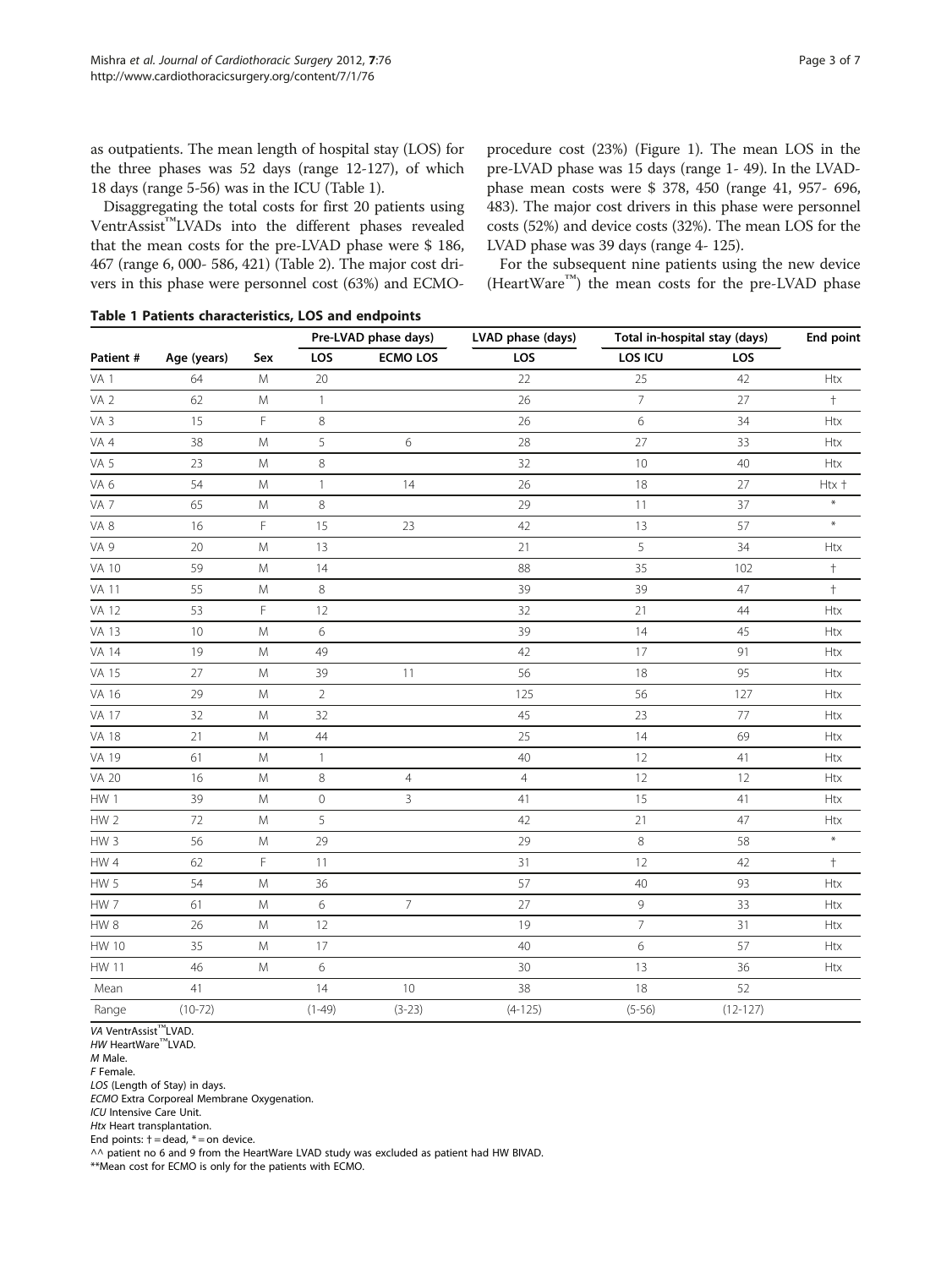<span id="page-3-0"></span>were \$ 63, 963 (range 9, 738- 187, 097). The major cost drivers in this phase were personnel cost (43%) and ECMO-procedure cost (42%). Two patients had three and seven days on ECMO before the LVAD implantation. Five patients were on IABP in Medical intensive care unit (MICU). The mean LOS in the pre-LVAD phase was 14 days (range 0- 36). In the LVAD-phase mean costs were \$ 346, 403 (range 273, 498- 425, 843). The major cost drivers were device costs (58%) and personnel cost (27%). The mean LOS for the LVAD phase was 35 days (range 19- 57). In the post-LVAD phase mean costs were \$ 2, 819 (range 1, 310- 9, 724). Device costs were \$ 121,280 for VentrAssist™ LVAD and \$ 200.913 for HeartWare<sup>™</sup>.

Of the two different specifications the ones without a dummy variable describing type of LVAD perform best for both dependent variables. Of the analyses of the two dependent variables the one where device costs are excluded have the best performance (Adjusted r  $\mathbb{R}^2$ ). The estimates from the regression analysis of total costs excluding device costs indicated that costs were falling as the number of treated patients increased (Table 2, Figure [2](#page-4-0)). The estimate from the trend variable was - \$ 14,096 (CI -3,842 to -24,349, p < 0.01) indicating that for each additional patient, total LVAD-costs excluding device costs, were reduced on average.

A number of adverse effects were observed (Table [3](#page-5-0)). The most common device related adverse effects within 30 days were four systemic or deep infections and one patient had percutaneous lead exit site infection. None of the patients had device malfunction necessitating removal or change of parts of the systems.

# **Discussion**

There have been attempts to analyze true hospital cost of LVAD [\[9](#page-6-0)-[11](#page-6-0)]. However to our knowledge there are no studies where costs of two different devices have been in dept analyzed. In this study we have explored the effect of accumulated clinical experience. We have documented costs related to the LVAD procedure which is a necessary

Table 2 Average patient costs (\$) per LVAD phase, cost drivers per phase and average total costs (\$) for 20 VentrAssist™ LVAD and 9 HW HeartWare™LVAD

| 20 VentrAssist™LVAD                |                              | Total costs in \$ (range)<br>9 HeartWare <sup>™</sup> LVADs |  |  |
|------------------------------------|------------------------------|-------------------------------------------------------------|--|--|
| Pre-LVAD phase                     | 186, 467 (6, 000-586, 421)   | 63, 963 (9,738-187, 097)                                    |  |  |
| Cost drivers %                     |                              |                                                             |  |  |
| Personnel                          | 63                           | 43                                                          |  |  |
| ECMO procedure                     | 23                           | 42                                                          |  |  |
| Blood                              | 9                            | 6                                                           |  |  |
| Drugs                              | $\mathbf{1}$                 | $\overline{1}$                                              |  |  |
| Laboratory/radiology               | $\overline{4}$               | 8                                                           |  |  |
| Sum                                | 100                          | 100                                                         |  |  |
| LVAD phase                         | 378, 450 (41, 957- 696, 483) | 346, 403 (273, 498- 425, 843)                               |  |  |
| Cost drivers %                     |                              |                                                             |  |  |
| Personnel                          | 52                           | 27                                                          |  |  |
| Device costs                       | 32                           | 58                                                          |  |  |
| Operating room cost                | 11                           | 10                                                          |  |  |
| Blood                              | $\mathbf{1}$                 | $\overline{2}$                                              |  |  |
| Drugs                              | $\mathbf{1}$                 | $\overline{\phantom{a}}$                                    |  |  |
| Laboratory/radiology               | $\overline{3}$               | $\overline{2}$                                              |  |  |
| Sum                                | 100                          | 100                                                         |  |  |
| Post-LVAD phase                    | 18,093 (8,729,- 59, 345)     | 2, 819 (1,310-9,724)                                        |  |  |
| Cost drivers %                     |                              |                                                             |  |  |
| Day hospital stays (under 5 hours) | 69                           | 0                                                           |  |  |
| In-hospital stays                  | 27                           | 55                                                          |  |  |
| External consultations             | $\overline{2}$               | 22                                                          |  |  |
| Internal consultations             | $\overline{2}$               | 23                                                          |  |  |
| Sum                                | 100                          | 100                                                         |  |  |
| Mean total costs                   | 585, 513                     | 413 185                                                     |  |  |
| Range                              | $(132, 640 - 1247, 299)$     | $(314, 540 - 622, 664)$                                     |  |  |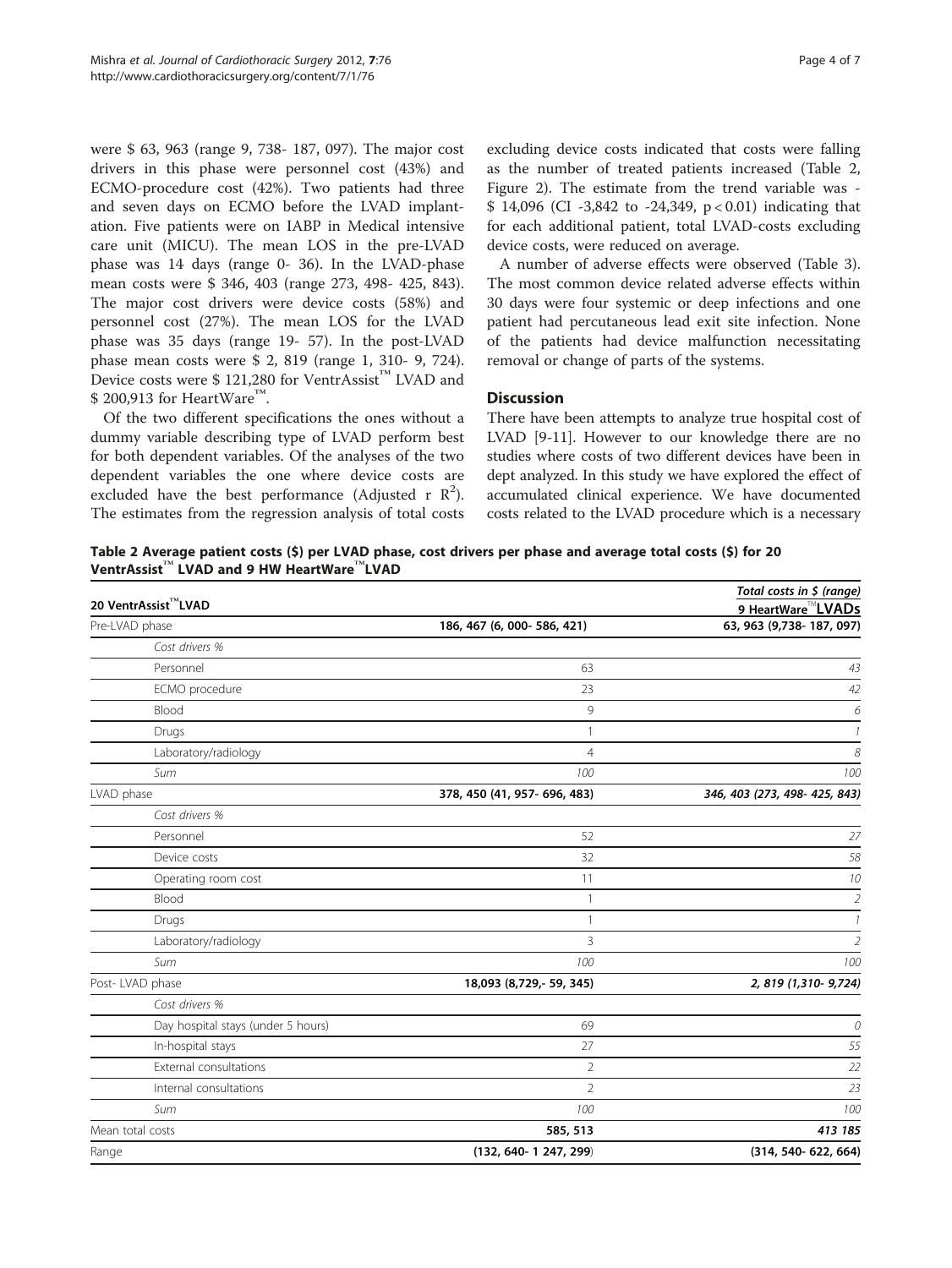<span id="page-4-0"></span>

step to evaluate the procedure's cost efficiency. Further, this analysis focuses on the existing reimbursement issues.

The mean total cost for the LVAD procedure is largely driven by the pre-LVAD phase where significant personnel resources were used commonly related to ICU treatments. In the LVAD phase the major part of cost was related to device cost. However, as different LVADs systems in pipeline are offered by different manufacturing companies and indications will be expanded to a more widespread use, it is likely that device costs will be reduced in the future.

It is worthwhile to mention that total cost for all three phases was almost 30% lower (from \$ 585, 513 to \$ 413, 185) in the second era using the new device for intrapericardial placement (HeartWare<sup>™</sup>LVAD) with even higher device cost compare to (VentrAssist™LVAD). On the other hand in first period most instances patients also required more extensive surgery. The total mean cost for pre LVAD phase of the first 20 VentrAssist™LVADs to nine HeartWare™LVADs the total mean cost for Heart-Ware<sup>™</sup>LVAD was 62% lower (186, 467 to 63, 963), indicating a more aggressive attitude to LVAD implantation than in the first study period.

The unit costs of personnel resources used in LVAD phase with the first 20 patients were 20% higher than in the second period, while the device cost for HeartWare™LVAD was 26% higher compared to VentrAssist™LVAD. Thus, for the LVAD phase taken together the reduction in total costs was only 9% (from \$ 378, 450 to \$ 346, 403). The total

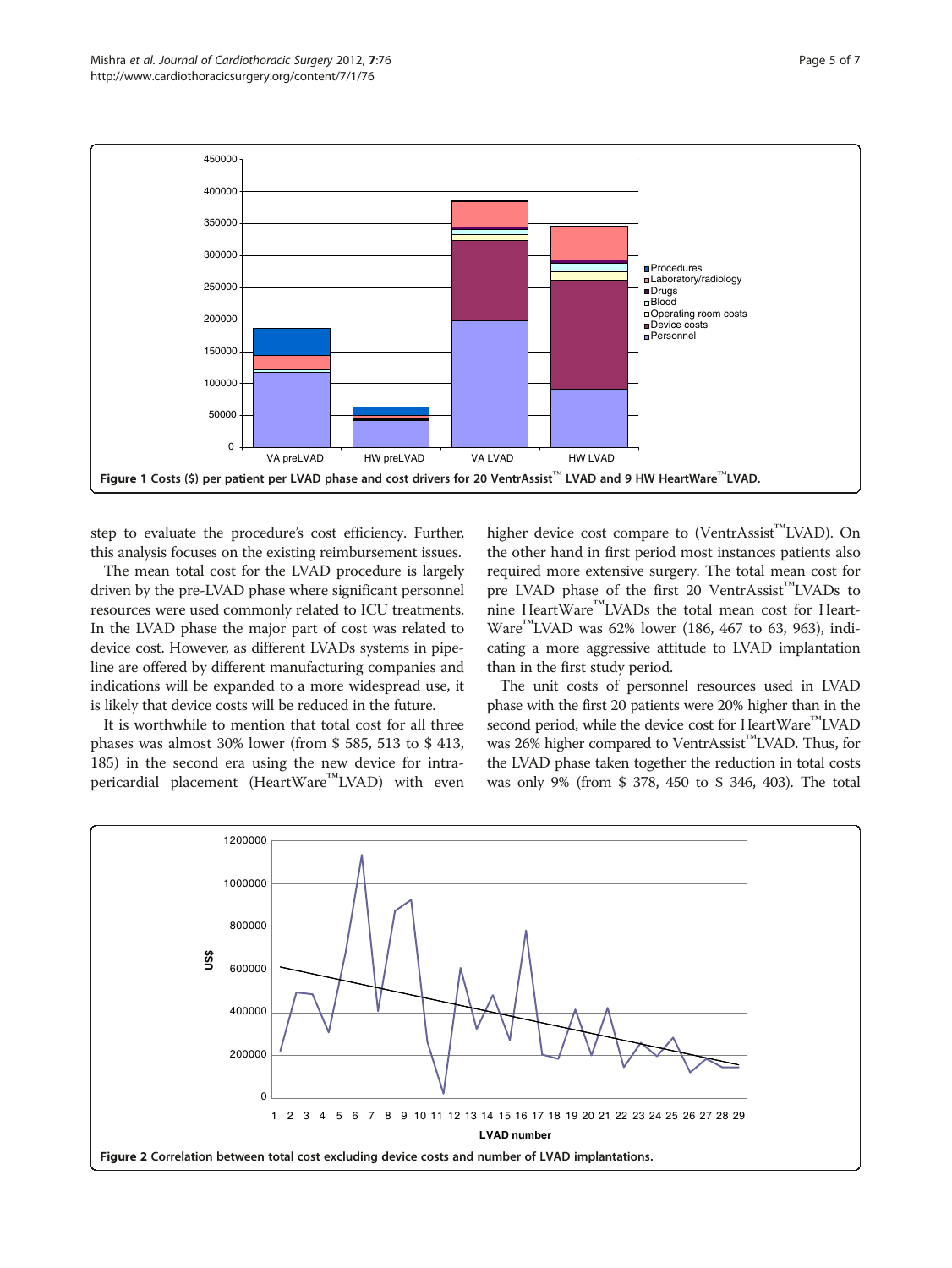<span id="page-5-0"></span>

| Adverse events                       | $\leq$ 30 days events >30 days events |               |               |               |  |  |
|--------------------------------------|---------------------------------------|---------------|---------------|---------------|--|--|
|                                      | V٨                                    | нw            | V٨            | нw            |  |  |
| Local Infection                      |                                       |               | 3             | $\mathcal{P}$ |  |  |
| Percutaneous lead exit site          |                                       |               |               | 4             |  |  |
| Pump pocket                          |                                       |               | 2             | O             |  |  |
| Systemic (sepsis)                    |                                       | Ω             |               |               |  |  |
| Neurological event                   | Β                                     | $\mathcal{P}$ | $\mathcal{P}$ | Ω             |  |  |
| Hemorrhagic                          |                                       | 1             |               |               |  |  |
| <b>Fmbolic</b>                       | 2                                     | 1             | $\mathcal{P}$ | 0             |  |  |
| Resolved (no disability)             |                                       |               | $\mathcal{P}$ |               |  |  |
| Minor disability                     | 3                                     |               |               |               |  |  |
| Bleeding in need of surgery          |                                       |               |               |               |  |  |
| System malfunction affecting therapy | ∩                                     | ∩             |               |               |  |  |
|                                      |                                       |               |               |               |  |  |

mean cost for post LVAD phase of the first 20 VentrAssist<sup>™</sup>LVADs to nine HeartWare<sup>™</sup>LVADs was considerably higher and can be explained by fact that first study period patients post LVAD phase check up was regularly at hospital. In second study period this function was allocated to local hospital.

The falling trend was also observed for the total inhospital mean LOS. The total LOS for the pre LVAD and LVAD phase in the second period was lower than compared to the first period.

Although the results from the regression analyses should be regarded as indicative as the number of units are low, the gradually declining costs were confirmed. The marginal cost reduction was \$ 14, 096 or 3.7% per patients calculated on the basis of total hospital costs excluding device costs. Within the range of this analysis there was no indication that the cost reductions were decreasing. The results should be considered in the light of the fact that by the first patients our institution was trying to establish a new treatment program. Costs at this stage were associated with low volume and high use of manpower. The higher cost among the first patients can be explained by longer LOS and more invasive treatment. These findings are also documented by other authors [[12,13\]](#page-6-0). As the number of patients increased the department experienced learning effect from better logistics, selection and management of patients [[14](#page-6-0)-[17\]](#page-6-0).

There are no studies that are exactly comparable in the literature. To our knowledge this is the first published study with an evaluation of the total patient cost including cost for pre-LVAD, LVAD and post LVAD period up to one year follow-up for two different consecutively used devices in a single institution program.

Innovative medical technology has impact on costs, but may with careful introduction improve health outcomes and quality of life substantially. First, when a technology/treatment becomes less expensive and safer fewer complications, meaningful improvements in quality of life, more patients may decide that a treatment is worth the risks and unpleasantness [[18\]](#page-6-0).

Efficacy and safety of LVAD have been reported in several studies [\[19,20](#page-6-0)]. However, there is no strong evidence that LVAD is a cost-effective choice of treatment for bridge to transplant patient group [[21](#page-6-0),[22](#page-6-0)]. A recent study from Roger JG [[23](#page-6-0)] at el indicate that LVADs appear beneficial, improve survival and quality of life but also that the cost per quality adjusted life year was high. Although LVADs may appear clinically effective as an alternative to HTx it is unlikely they will be cost-effective unless a significant cost decrease and a reduction in complications and a quality of life, will be proven. Further research in our institution should also address the cost effectiveness of the LVAD program in the long term as a bridge to Htx and as well for chronic LVAD patients.

Assuming that our cost estimates are correct, the discrepancy between cost and reimbursement illustrates one of the basic problems by the price setting in the DRG-system; costly innovations and implementations are not reflected in the prices of the system at early stages [\[24](#page-6-0)]. At best 3-4 years are spent to recalculate the cost weights of the system after an innovation is implemented. However, after our previous study documentation of cost and DRG reimbursement policy maker agreed upon that there was a need to allocate a specific DRG for LVADs in Norway. For 2012 (Activity based financing 2012) there will be a share of DRG reimbursement for LVADs [[25\]](#page-6-0). However, this study also raises another discussion. Since standard reimbursement cannot cover the costs of the innovative phases in hospital treatments specific grants to innovation processes should be considered.

### Conclusions

The hospital costs per patients were falling as the numbers of LVADs were increasing. The higher cost among the first patients can be explained by longer LOS and more invasive treatment in the pre-LVAD phase. As the number of patients increased the department experienced learning effect from better logistics, selection and management of patients. This reduced total costs excluding device costs by approximately \$ 14, 000 or 3.6% per each additionally treated patient.

# Additional file

[Additional file 1:](http://www.biomedcentral.com/content/supplementary/1749-8090-7-76-S1.doc) Appendix. Regression analysis results.

#### Abbreviations

LVAD: Left ventricular assist device; VA: VentrAssist™LVAD; HW: HeartWare™LVAD; LOS: (Length of Stay); ECMO: Extra Corporeal